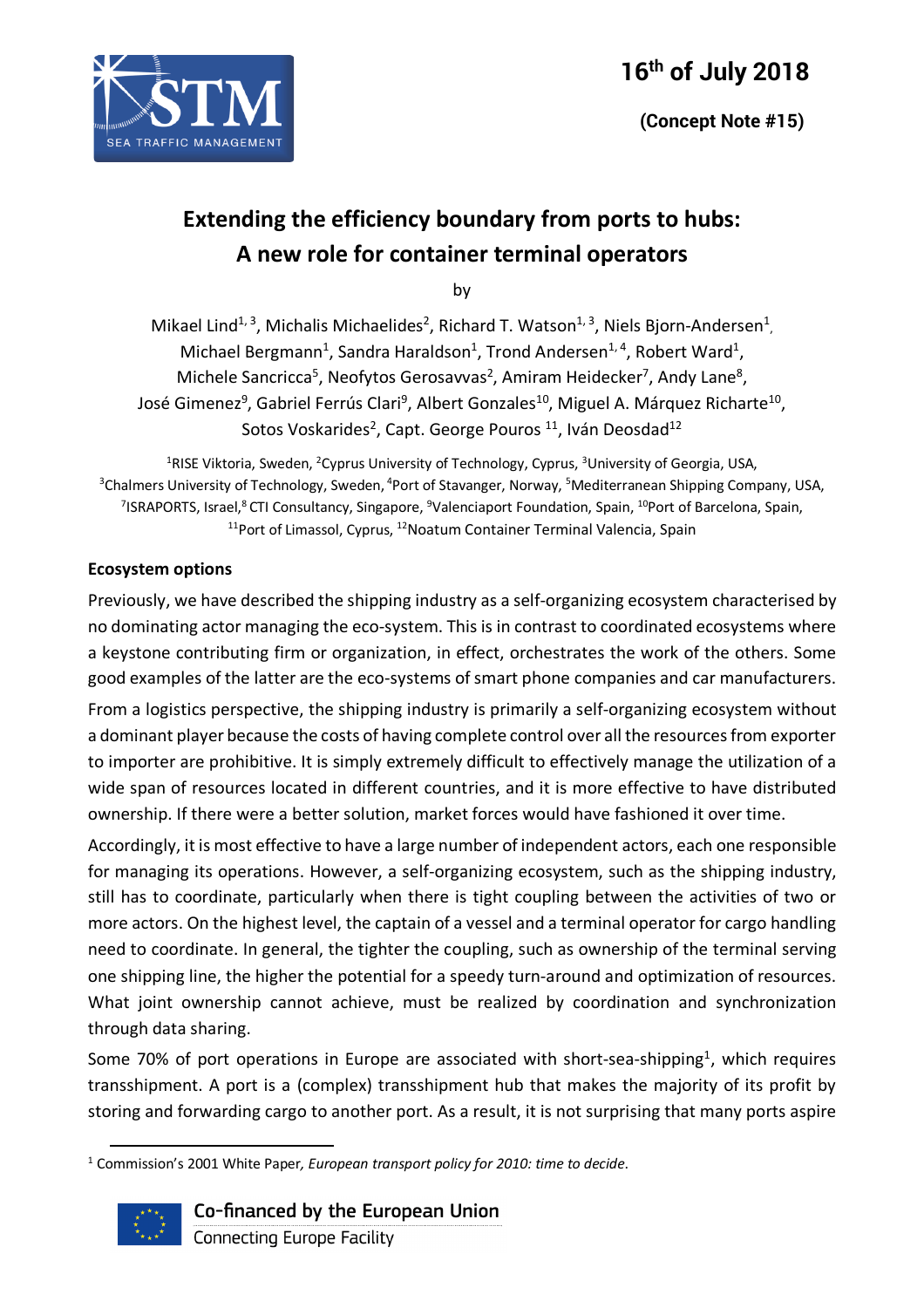

to be a major hub in a global transport backbone network based on transport links between the hubs by shipping lines and, as a result, get more business than peripheral nodes. A major port could be a hub for its country by being the entry/exit point for imports and exports, respectively. Whereas, another hub might handle transshipment traffic for a region. The ultimate goal of a hub is to aggregate sufficient volume at the national and/or regional level to give it economies of scale beyond those potential competitors.

An excellent example is Singapore, which has successfully developed its port and terminal facilities to become one of the largest and most important maritime transshipment hubs in the world with a very high level of efficiency.

An important requirement of a transshipment hub is to efficiently coordinate intermodal transport links with the hinterland. In this note, we explore the role that Port Collaborative Decision Making (PortCDM), as an enabler of Sea Traffic Management (STM), can play in making ports more effective, particularly from the perspective of container terminal operators.

# **Types of ports**

It may be useful to think of ports as fitting into three broad classes, which to a large extent is determined by their size and their ability to move goods onward in the transport chain. This will enable us to investigate and discuss their different data needs.

# *First tier – global hubs*

First tier ports have regularly scheduled visits from vessels belonging to the three major alliances.<sup>2</sup> They handle much of the world's cargo, and they are large transshipment centres serving second and third tier ports. The world's top 20 ports handle about 50% of the world's cargo<sup>3</sup>. It is the cutoff point that we have used to differentiate between tier 1 and tier 2 ports. Accordingly, tier 1 includes Shanghai and Singapore in Asia, Rotterdam in Europe, Dubai in the Middle East, and Los Angeles in North America. Given the volume of business, first tier ports can face considerable competition, particularly in the transshipment arena, when there are other first tier ports in their vicinity, such as the on eastern seaboard of Asia.

# *Second tier – regional hubs*

The second tier comprises ports that have significant transshipment volume but are not in the first tier. They are typically national or regional hubs and are often an intermediary between first and third tier ports. Their success depends on the aggregate demand of the third-tier ports that they

 $3$  See http://www.worldshipping.org/about-the-industry/global-trade/top-50-world-container-ports



# Co-financed by the European Union

<sup>&</sup>lt;sup>2</sup> The ocean alliance (CMA CGM, COSCO, OOCL, APL, Evergreen), The Alliance (NYK Group, MOL, "K" Line, Hapaq Lloyd, UASC, Yang Ming), and the 2M Alliance (Maersk Line, MSC, HMM, Hamburg Sud)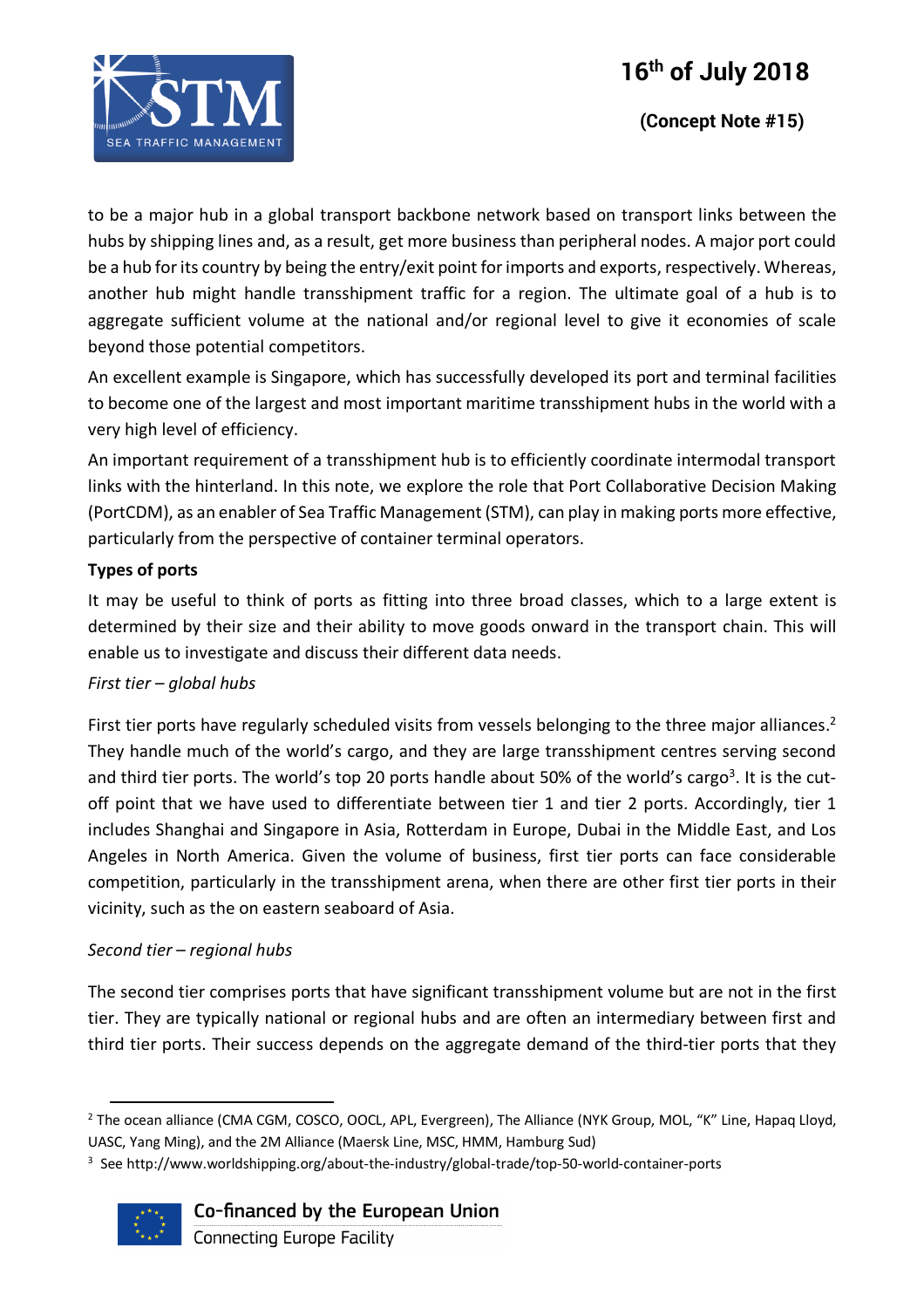

service. Thus, they compete with other second tier ports for business in their region. Valencia, Barcelona, and Limassol, among many others, fall into this tier.

#### *Third tier – local hubs*

Third tier ports have little transshipment traffic. They typically serve a limited geographic area, and their main competition usually comes from nearby third tier ports. Depending on their geographic location, road and rail might be a competitive threat by enabling the land movement of cargo from second tier ports directly to importers.

#### **Container terminal operations – historical developments and challenges of tomorrow**

Our classification of ports – as first, second or third tier, tends to divide ports as those that do or do not include significant terminals. Accordingly, it may be useful to begin by reviewing the evolution of terminals.

#### Evolution of container terminals

On April 26th, 1956 Malcolm McLean's *Ideal-X* sailed from Newark port to Houston and gave birth to containerization. Since this maiden trip between two improvised container terminals, global container terminal throughput using containers has grown to exceed 700M TEUs in 2017. This is thanks to the proliferation of specialized container terminals serving the main production and consumption regions connected by the East-West routes linking the Far East, Europe and the USA. In parallel, a global network of hub and spoke terminals has expanded to serve secondary markets through transshipment services. While terminals serving East-West routes and large regional hubs nowadays have a very high level of operational efficiency using a plethora of automated technology, smaller and peripheral terminals are not very different from McLean's era. As a consequence, industry's technological fragmentation is still a drag on productivity. During the last 60 years terminal operators in the Asia-Pacific, EU and USA regions have increasingly adopted capitalintensive mechanical equipment to handle growing throughput. Size, speed and reliability of shipto-shore cranes and yard equipment have been constantly on the rise.

On top of more and more efficient physical resources the adoption of Terminal Operating Systems (TOS) to plan and control yard and ship stowage operations started during the 1970s. The use of digital, stand-alone TOSs boosted the productivity of operations and paved the way for the adoption of integrated TOS solutions (like the one delivered by NAVIS to American President Lines in the late 1980s is an example), able to manage more complex functions. The first automated terminal, where Automated Stacking Cranes (ASCs) and Automated Guided Vehicles (AGVs) were remotely controlled through an advanced TOS, was the Port of Rotterdam Delta Terminal, opened in 1993. Since then, tens of semi- and fully-automated terminals have opened across the globe. As of today, the largest, state-of-the-art automated terminal is Shanghai Yangshan Deep Water Port where all



Co-financed by the European Union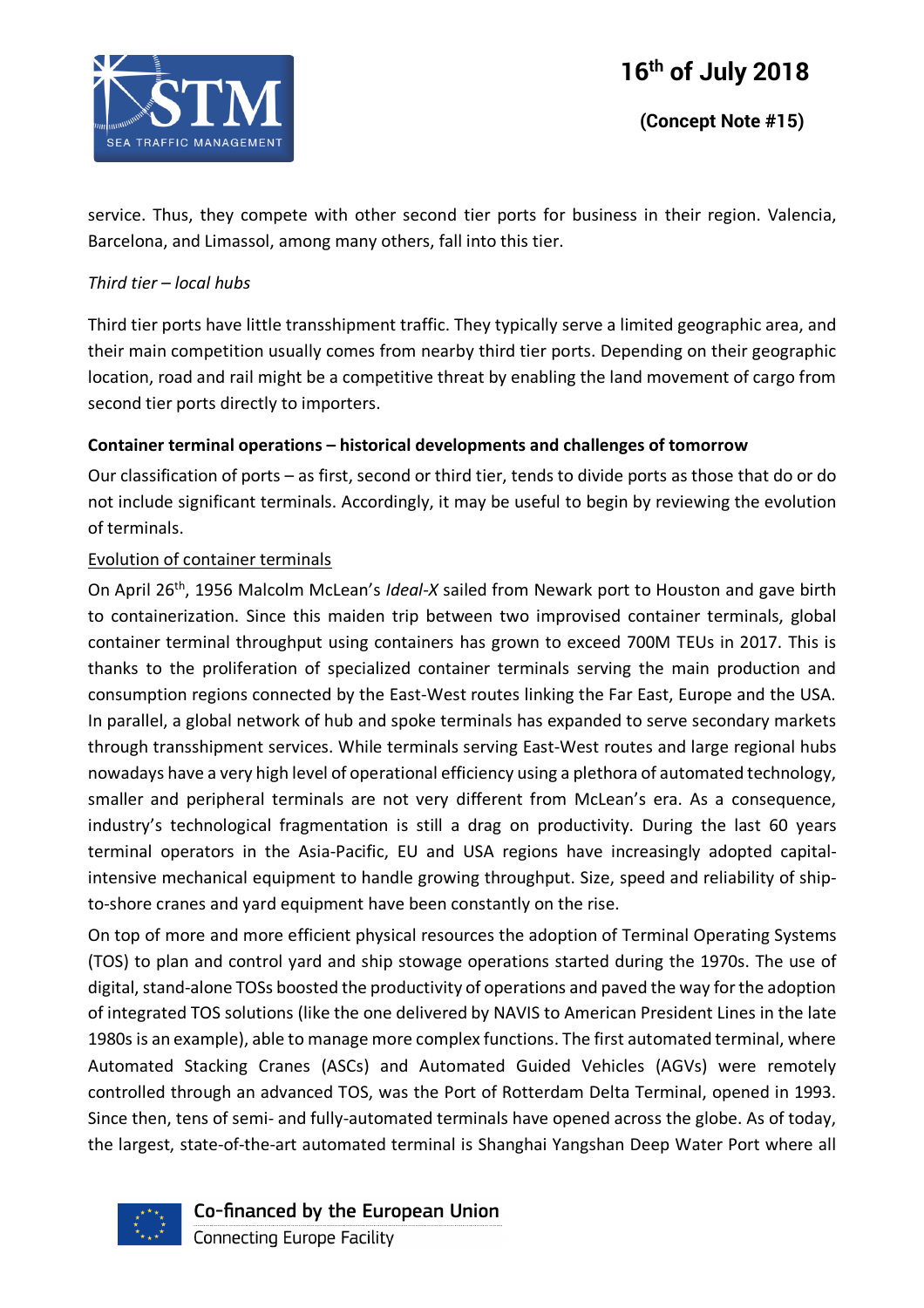# **16th of July 2018**



the ship-to-shore, yard and gate operations are fully automated and remotely controlled. Running at full capacity, the terminal's 26 bridge cranes, 120 ASCs, and 130 AGVs can handle a 6.3 M TEUs throughput without a single human working outside the control tower.

#### Current standing of terminal operators

Many ports have several types of terminals in place, each operated by different terminal operators. The larger shipping lines, such as Maersk, MSC, COSCO, and CMA/CGM operate their own terminals in strategic ports - most often in first tier ports, in order to secure control of the necessary factors that enable a fast turnaround. This type of terminal is so-called dedicated terminal. On the other hand, a terminal operator, such as Hutchinson, has established a network of terminals and offers shipping lines a highly coordinated service to achieve fast turnaround.

Historically, many terminals have been owned and operated by governments but more recently this has changed and many of those governments now prefer to be landlords and leave the operations of the terminals to private actors.

Up and until 2008, global container handling demand was growing at 10-15% per annum, and in the period between 2001-2005 terminal congestion in many ports globally was rife. This led to huge investments in new terminal capacity to keep pace with demand, at naturally high capital expenditure. Since 2008 global demand growth has been closer to the 3-5% per annum range, and therefore capacity growth has slowed accordingly. Since 2010 however, a huge proliferation of container ships with in excess of 10,000 TEU have entered service, resulting in new (larger) quay equipment to be purchased and some existing assets up-sized, particular height and out-reach as the majority of ship capacity growth was achieved through wider beams and higher cargo profiles.

Today's challenges faced by container terminal operators

In sea transportation, careful cost/benefit assessments have to be made in order to identify the optimal port to use, but the market is not very transparent and this can limit effective decision making. Furthermore, decisions must often be taken without a reliable forecast of future demand. Using the three sub-ecosystems classification introduced in our Concept Note 144 : *the shipping line*, *the port* with its actors (with the port authority and terminal operator(s) as two core actors), and *the hinterland operators*, together with the Logistics Services Providers acting on behalf of shippers and consignees; the following types of influential factors can be identified for the different stakeholders:

 <sup>4</sup> Lind M., Bergmann M., Watson R.T., Andersen N-B., Haraldson S., Andersen T., Ward R., Rosemann M., Karlsson M., Zerem A., Skovbakke Juhl J., Sanricca M. (2018) Port Call Efficiency – the benefits of coordination and synchronization, Concept Note #14, STM Validation Project



# Co-financed by the European Union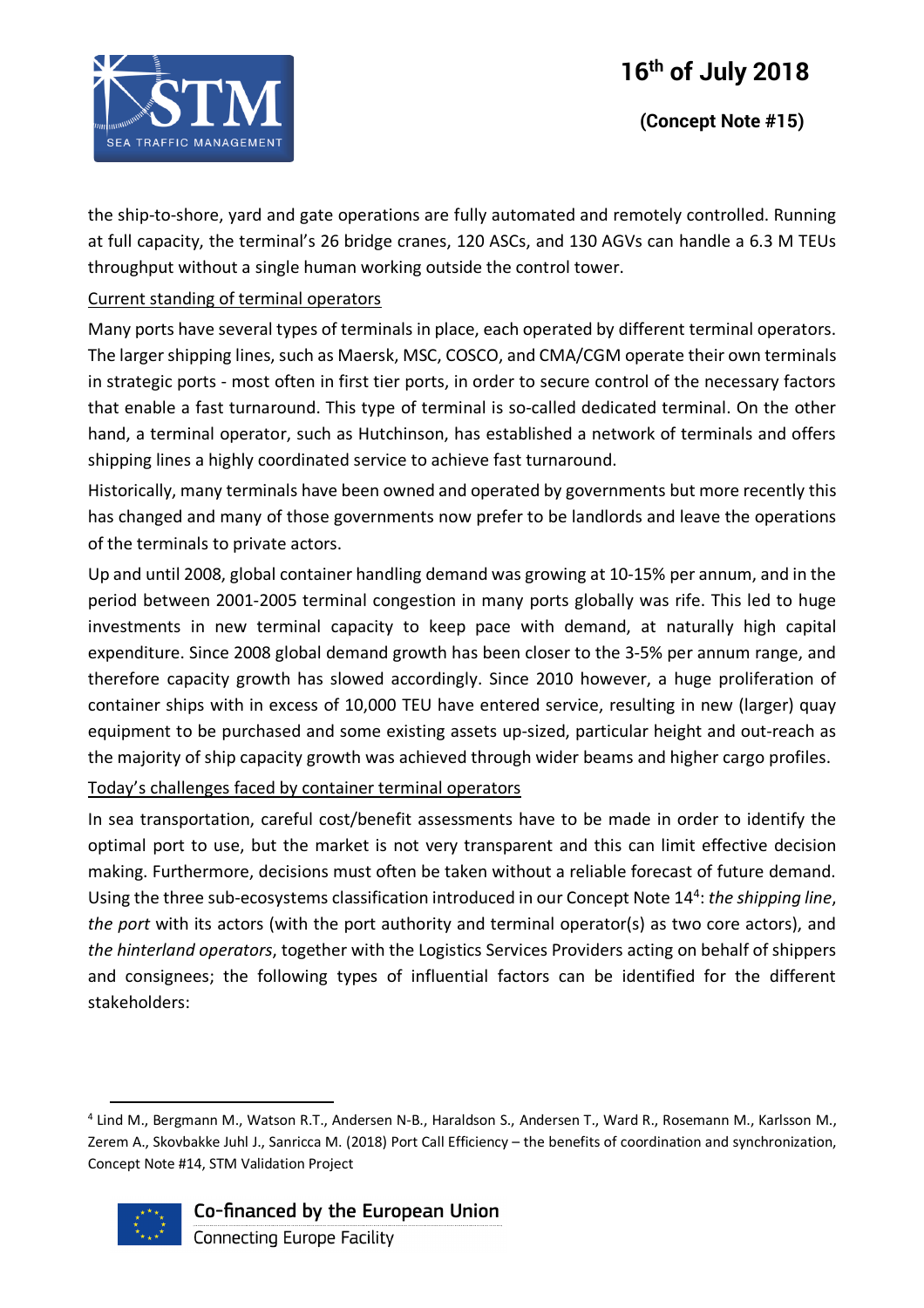

- For shipping lines: Fees for using national waters, port call fees (including service provision) and container handling at the terminals – which can represent as much as 25% of total operating costs
- For terminal operators: Long-term planning enabling short-term berth planning, fees for renting land, the number of port calls
- For hinterland operators: The possibility of acquiring high-resolution information on planned loading / unloading operations, customs inspection and release, and other such necessary procedure can facilitate just-in-time delivery / pick-up of goods.
- For shippers and their agents: Predictability and throughput times

As indicated in the same Concept Note, $^7$  connected terminal operators are a potential key to enabling integration of a global supply chain and global trade generally.

Growth of vessel size and capacity has been faster than the development of terminals and supporting inland infrastructure development. As a consequence, the operational complexity of handling ships of increasing size is now significantly stretching the organizational capabilities and resources of many terminals.

Managing a port call for a 23,000 TEU vessel means using more and larger cranes, in order to be able to load and offload thousands of TEUs in a few hours. The main operational bottlenecks within a terminal area are chiefly caused by limited yard productivity and the shortage of yard equipment. Outside the terminal, trucking congestion and slow gate throughput can be influenced by limited road infrastructure; while the lack of on-dock rails can limit high-capacity intermodal activity in many ports.

While 23,000 TEU ships are already in operation, it is growing unlikely that we will witness a dramatic increase as global container growth slows. From a technology perspective, operational complexity will best be managed through data driven decision making, strongly supported by the wide adoption of the IoT (Internet of Things) and the embedding of predictive and prescriptive AI (Artificial Intelligence) methods. All this calls for the creation of nationwide or often region-wide data sharing among all the interested parties in the various transport ecosystems. This in turn will enhance transparency and data sharing among trucking and rail operators, customs, shippers, and consignees so as to optimize the flow of containers from ports to inland destinations. The next generation of TOS will be part of such ecosystems, thanks to enhanced digital connectivity between all of the supply chain's key stakeholders.

The requirements arising in the preceding analysis suggest that for some first tier ports, key actors will have to make major efficiency improvements to maintain the port's status. Where further investment is required, in some cases, it might make sense to forgo the large investment necessary as a first tier port and settle for becoming a highly efficient second tier port. This would, of course, be a major strategic decision for the central actors in a first tier port.



Co-financed by the European Union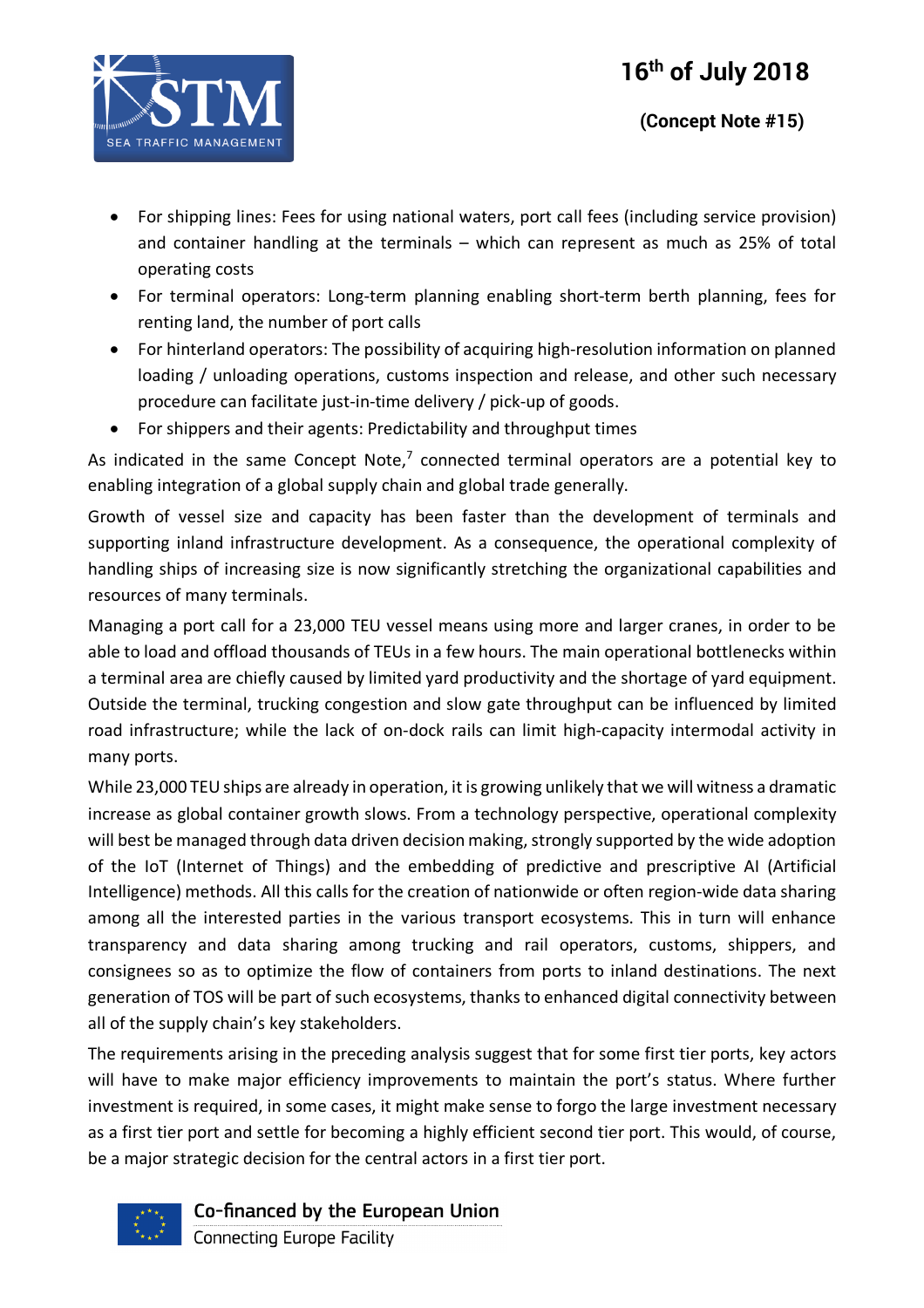

 **(Concept Note #15)**

#### **Why planning is essential for successful operations**

Enhanced information sharing, especially regarding the crucial parameter of estimated time of arrival (ETA), is necessary for any optimization effort before a vessel visits a port. This is absolutely key to all port actors, including terminal operators and shipping lines, and it is also relevant to hinterland operators and the eventual recipient of the cargo (the consignee).

Terminal operators are dependent upon both "internal collaboration" as well as upon "external collaboration" for the fine-tuning and delivery of optimized services. All too often, there are failures in ensuring that the necessary arrangements are in place during terminal operations at the time that they are needed, because of a lack of data sharing and collaboration between all the involved actors. Successful data exchange between all the involved actors is necessary in order to coordinate planning and achieve benefits for all those involved. As described in several earlier Concept Notes,<sup>5</sup> shipping lines will not steam for longer than is necessary, previous ports will not have to release a ship from the terminal if the destination port is not ready, and hinterland operators would not need to hurry to get land transport assets to the terminal if a ship is not ready to release / receive goods / people and/or the ship is delayed in berthing. It is all about synchronization, where each actor needs to engage in a highly complex process of give and take.

As we have asserted in earlier Concept Notes, the successful coordination of port calls should be underpinned by the sharing of time stamped data which is a key to success for enabling optimal resource and infrastructure utilization. This can enable the actors, bi-directionally, to inform each other on their available capabilities and/or planned operations.

Being able to more reliably plan berth usage through information sharing and coordinated planning could actually lead to improvements in the berth charging regime. This could benefit both the port and the ship. To give an example, at the Port of Stavanger a visiting ship is currently charged per 24 hour slot. If better planning and deployment of the required resources and the completion of operations was improved, then the port could charge an hourly rate. This would most likely result in the ship leaving the berth immediately after work had completed. As a consequence, the number of berth visits possible in the port would increase and the cost for an individual shipping company to make a port call would fall. A reason for the port not to introduce this however is because the reliability in planning is currently too low, due to a lack of dependable and up-to-date information being exchanged between all the involved actors. To improve this situation requires that ships, ports

 <sup>5</sup> Lind M., Bergmann M. Watson R.T., Andersen N-B., Haraldson S., Andersen T., Ward R., Rosemann M., Karlsson M., Zerem A., Skovbakke Juhl J., Sancricca M., (2018) Port Call Efficiency – the benefits of coordination and synchronization, Concept Note #14, STM Validation Project



# Co-financed by the European Union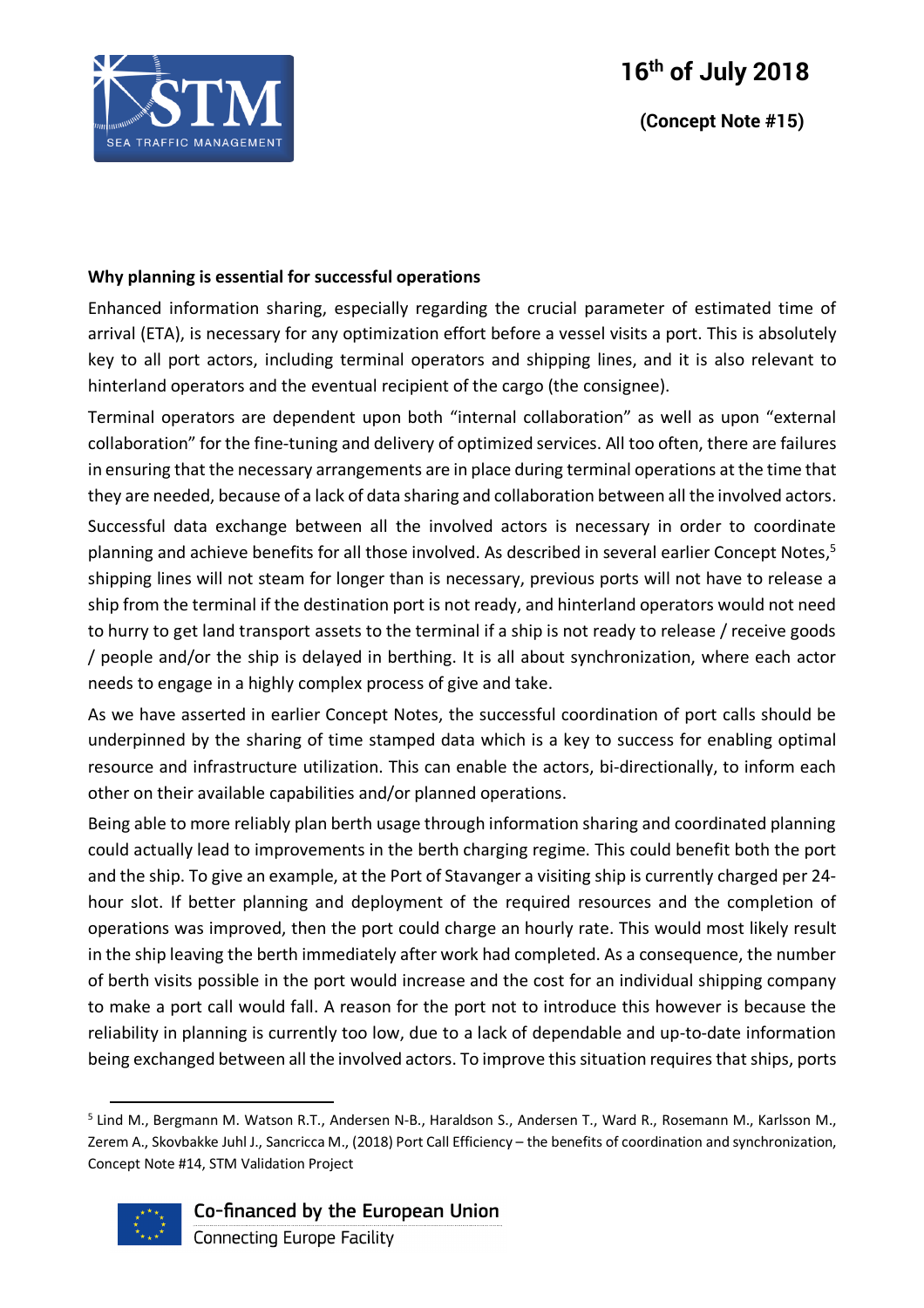

from which the ship is coming from and going to, hinterland operators, and port internal operators share information about their plans, progress, and capabilities. This is exactly where the concept of Port Collaborative Decision Making (PortCDM) can help.

### **Supporting planning of port terminal operations through the PortCDM concept**

In support of the Sea Traffic Management (STM) concept, efficiency and environmental sustainability is reinforced by PortCDM. PortCDM is an organizational concept, not a product, aimed at enabling more predictable timings and operations in sea transport by building on unified and standardized data exchange among all actors. It addresses the need to ensure the continuous flow of intentions, outcomes, and possible disruptions related to movements and service provision among the involved actors in the berth-to-berth transportation process so as to arrive at a high degree of predictability in the planning and subsequent execution of all operations and activities.

An important driver for the optimization of port calls is that relevant information is shared in advance. This will enable better planning of such things as shifts, use of equipment, needs for human resources, as well as stowage planning. All terminal operators want to pursue just-in-time operations, enabling minimal waiting times, both for the external stakeholder and the operator providing services, enabling as fast turnaround process as possible. As described in earlier Concept Notes<sup>6,7</sup>, PortCDM creates the possibility for enabling

- o Situational awareness from multiple sources of spatial-temporal data to create a holistic view
- $\circ$  Collaboration (expressed as when to share data and what to share, related to different events of the port call process) to enable coordination and synchronization

#### **Reflecting the situation as of today – providing validity to PortCDM**

Empowered by relationships established through the PortCDM testbeds in operation within the STM Validation Project, interviews were conducted with some core terminal operators in three different ports of the Mediterranean testbed: Limassol, Valencia and Barcelona. The goal was to gain a deeper understanding of the issues facing terminal operators in order to design supportive information systems.

| <b>Terminal</b> | Port     | Type                                  | Used TOS            |
|-----------------|----------|---------------------------------------|---------------------|
| EUROGATE        | Limassol | Private Container operator            | COIN / TOPX         |
| DP WORLD        | Limassol | Private Cruise/General cargo operator | Comtrack & Navision |

The table below includes information on the terminals that participated.

 $^7$  Lind M., Watson R.T., Bergmann M., Ward R., Andersen N-B., Jensen T., Haraldson S., Zerem A., Rosemann M. (2018) Digitizing the maritime eco-system - Improving door-to-door coordination via a digitized transport chain, Concept Note #11, STM Validation Project



# Co-financed by the European Union

 <sup>6</sup> Lind M., Bergmann M., Watson R.T., Haraldson S., Park J., Gimenez J., Andersen T., Voorspuij J. (2018) Towards Unified Communication – from a project format to a global standard, Concept Note #9, STM Validation Project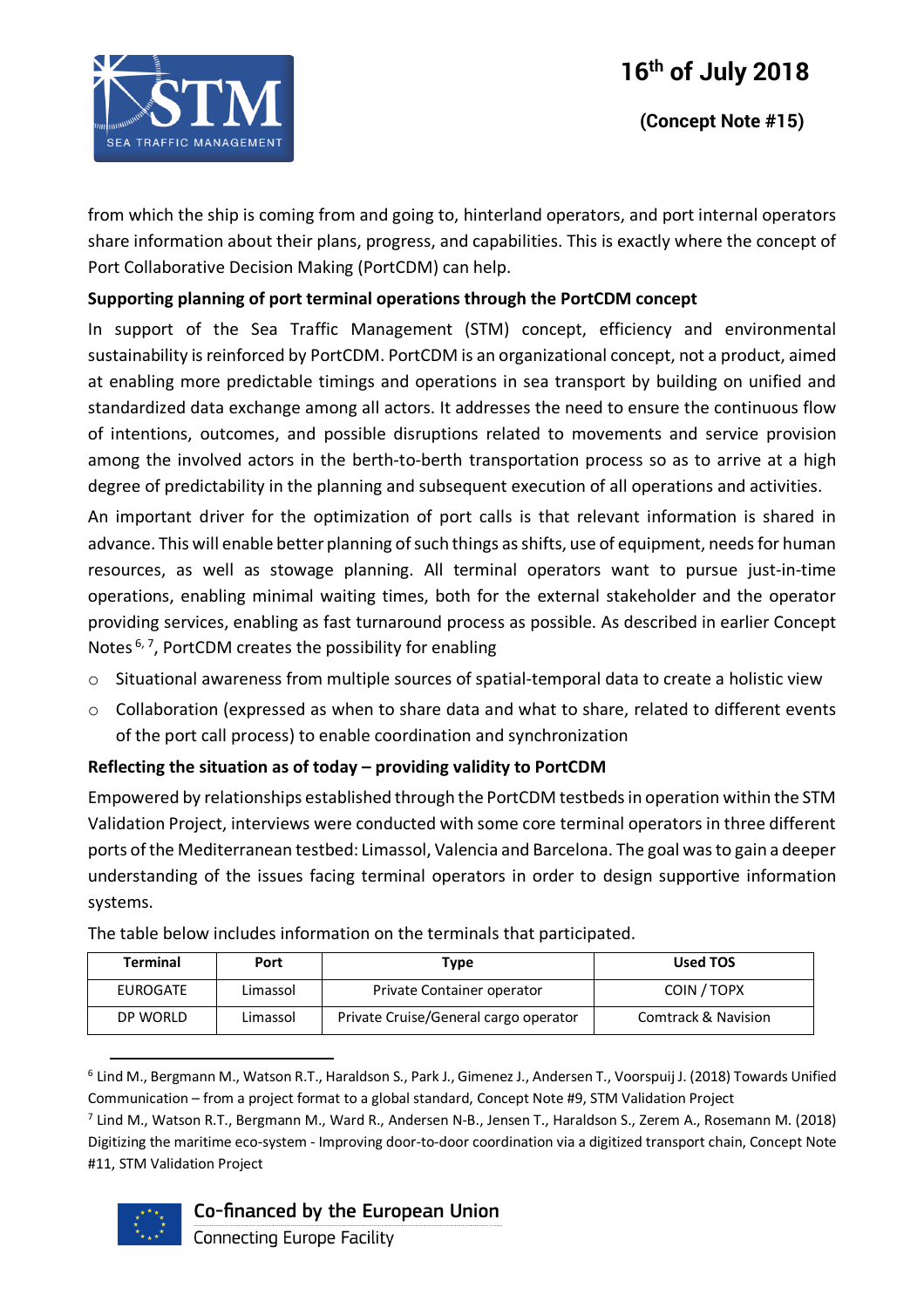

| <b>MSC Terminal</b> | Valencia         | Private Container operator | CATOS (Total Soft Bank)   |
|---------------------|------------------|----------------------------|---------------------------|
| Valencia            |                  |                            |                           |
| NOATUM-COSCO        | Valencia         | Public Container operator  | CATOS (Total Soft Bank)   |
| APM                 | <b>Barcelona</b> | Private Container operator | ARGOS                     |
| <b>BEST</b>         | Barcelona        | Private Container operator | nGEN (developed in-house) |

#### The main existing challenges for terminal operators

Terminal operators exist within a complex competitive and unpredictable environment. Their primary concern is to provide competitive tariffs to their customers - the shipping lines, especially in relation to other terminals in nearby ports. Our interviews with the terminal operators revealed the following main challenges:

- *1. Inefficient equipment handling* (e.g., cranes & gangs). Unforeseen problems occur within a terminal such as faults or damage to cranes and other machinery that can cause a slowdown of container handling operations and prevent fast delivery to hinterland transport agents.
- *2. Reduced availability of human resources* for serving a ship
- *3. Reduced or excess berth availability* creating difficulties for terminal operators especially when there are situations such as the simultaneous arrival of multiple vessels.
- *4. Reduced transparency or visibility of important planning data* among key stakeholders. A terminal berth planner, as part of their daily job, has to communicate several times throughout the day with the shipping agents, as well as with the other port actors, such as tug boats, pilots and mooring services.
- *5. Lack of coordination and synchronization*, not only with the shipping companies/vessels, but also with the hinterland operators and most importantly with other stakeholders within the port. One main reason for this is that communication between terminals and other port call actors (agents, service providers, traffic control, pilots, etc.) is often still performed in a very basic way by point-2-point communication using telephone or email, due to their lack of better tools and/or common operational procedures.
- *6. Missing information***.** ETAs and ETDs are often missing or not properly updated in the Port Community System (PCS). Moreover, important documentation for a vessel (such as type of cargo and vessel type, length, beam, call sign and MMSI) is often wrong or not provided, which means the berth planner has to prepare without the necessary information for allocating a vessel to an appropriate berth with the necessary equipment and resources for loading or unloading. By providing information on which cargo needs to be loaded onto a ship ahead of time, the cargo operation estimates can become more accurate.
- *7. Narrow time windows***.** Another factor that can create problems for terminals is when time windows (the assigned time slots available for the ships to arrive at the port) are short. This is usually a condition observed in smaller ports with a single-entry point. It is a particularly



Co-financed by the European Union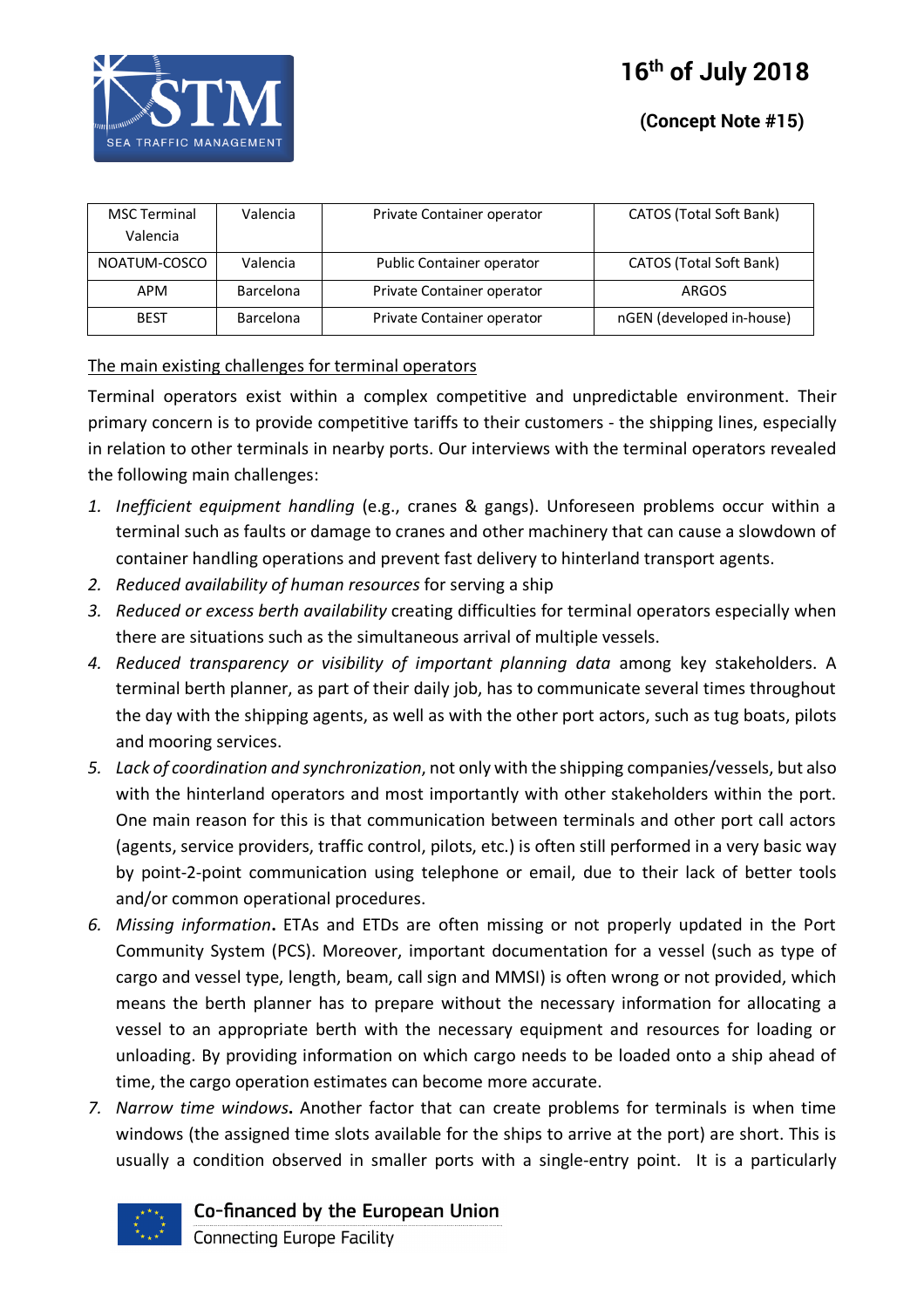# **16th of July 2018**



 **(Concept Note #15)**

challenging condition for the terminal operators at ports serving ships coming from close neighbouring ports only a few hours away of steaming. This leaves very little time for responding and dealing with unexpected situations (see Concept Note #5 on Short Sea Shipping). Some respondents argue that that port-2-port communication is most essential to provide a viable solution to improving this situation.

*8. Confidentiality concerns.* The open sharing of data belonging to terminal customers might be difficult due to the reluctance of agents to share their data with competitors. Usually, there are strict rules in place regarding data confidentiality coming from the top management of the various companies. Data that could be used to infer the terminal's productivity (such as, waiting times) might assist potential competitors in nearby ports. For example, as was reported from the port of Limassol: "*If we provide how much time it takes for us to serve a ship and a shipowner learns about it and compares it with another terminal in a nearby port (for example Ashdod) they may prefer to go there as the service might be faster"*. It is important to note here, however, that these privacy concerns do not apply for sharing non-sensitive data among particular port actors, if sufficient evidence is first provided that assures that the data will stay among the specific port actors.

#### ETAs, ETDs, and the need for better planning

The correct planning for receiving a vessel in terms of equipment, human resources, and stowage primarily depends upon the accuracy of the ETAs and ETDs reported by the agents, and of course on other factors such as the size and the type of the incoming vessel and the type and amount of cargo. However, as this is a highly dynamic process, this planning usually has to change several times as the arrival time approaches. This can cause difficulties for terminal operators. The following are some of the questions that must be answered by a terminal berth planner every time there is a change in schedule:

- $\checkmark$  Will the available equipment and human resources be sufficient to service the vessel according to the new plan?
- $\checkmark$  Will shifting the berth become necessary in order to rearrange the vessels in the berthing area?
- $\checkmark$  Will other incoming vessels have to wait outside the port area until a berth becomes available?
- $\checkmark$  Will the terminal have to coordinate with other stakeholders in the port, such as the marine services provider, in order to send a vessel to an anchorage to make room for other vessels?
- $\checkmark$  Will the terminal have to put other operations on hold?
- $\checkmark$  Will the operations for other vessels be impacted from this change?

The main problem identified by terminal operators isthat in many cases the ETAs and ETDs reported by the shipping agents are either inaccurate or not properly updated when things change. In either case, this can cause a chain-reaction of cascaded problems in planning a ship's arrival, such as



Co-financed by the European Union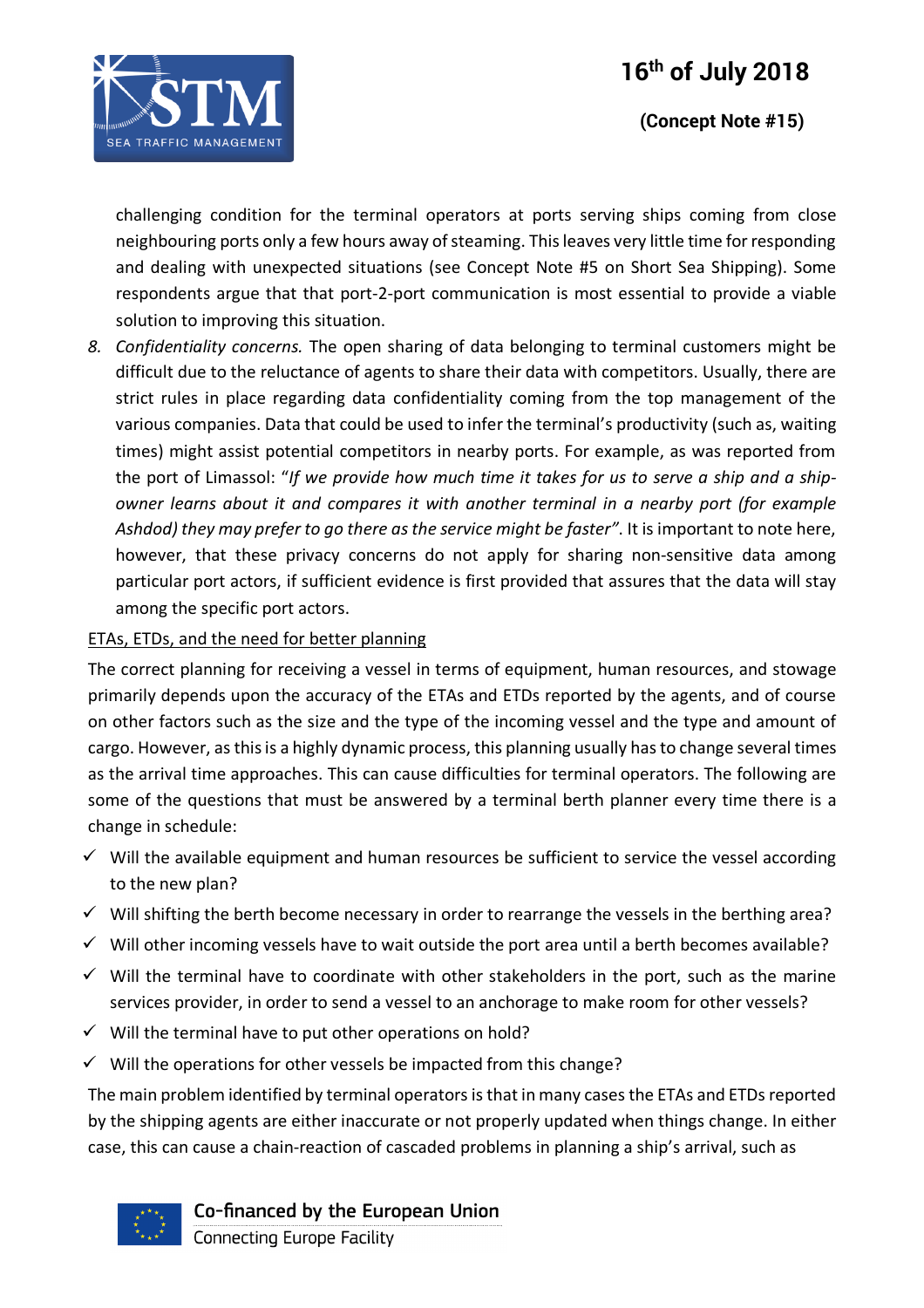

# **(Concept Note #15)**

- unavailability of a berth for the incoming vessel
- waiting times and inefficiencies for both the marine services providers and the terminals
- reduced availability of resources for serving the vessel (human resources may have been allocated elsewhere
- unavailability of cranes or gangs because of the delay
- other processes already in progress

Moreover, other vessels that had been scheduled to use the specific berth and were arriving after the (delayed) vessel, will often need to use the berth first, as most terminals follow a first-come, first-served principle. As a result, the delayed vessel may now have to wait at the port (at the anchorage or another berth) before being properly served and berth shifting might become necessary for re-arranging the vessels. Under such conditions, a terminal may then incur even further delays by having to operate under stringent measures and pressure to properly manage the available resources and successfully orchestrate the multiple operations involved. A terminal berth planner has little time to change the original plan and decide not only how (and where) to berth the ship, but also how to reallocate the remaining resources. In the meantime, berth shifting might also become necessary for re-arranging the vessels; the continuing arrival of other ships further reduces the berth availability.

At this point, we should also emphasize that the cascaded problems resulting from an inaccurate or late notification of a changed ETA do not necessarily end at the particular port where the call is made. The aforementioned planning challenges continue for the next port as well. It is highly likely that any lack of clarity or detail on the ETA to the first port of call will result in an equally inaccurate or unreliable ETD that, in turn, will affect the reliability of the ETA for the vessel arriving to its next port. Note, that such changes in plans without appropriate warning can result in financial losses for the shipping company because of penalties when a vessel does not arrive at the planned time.

#### How can PortCDM help terminal operators?

Based on the responses from terminal operators, it appears that many benefits could be realised through implementing PortCDM and enabling real-time data sharing among the port actors. Following is a list of some of the most sought after benefits highlighted during the interviews:

- o Fast vessel turnaround
- o Decrease in time ships spend alongside
- o Better utilization of berths
- o Reductions in waiting times
- o Reduction in average time needed to service a ship
- o Better visibility of other operators' plans
- o Improvements in predictability and resource planning
- o Better understanding of the daily situation in a port



# Co-financed by the European Union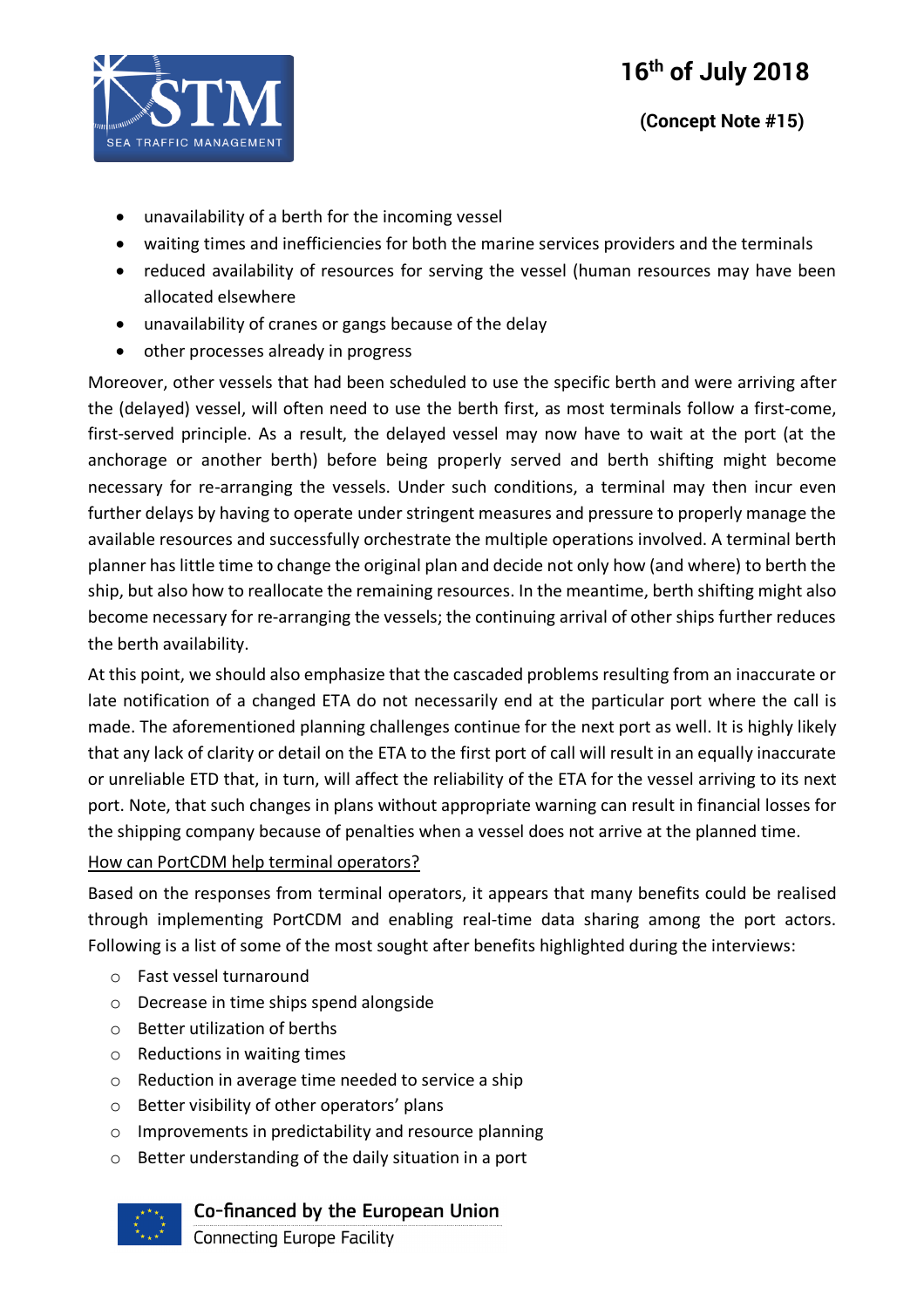

# **(Concept Note #15)**

- o Improvement in scheduling capacity
- o Better port-2-port communication
- o Common understanding and situational awareness regarding port call operations

#### PortCDM: Sharing data and benefits

For carrying out an optimal port call, all the core stakeholders involved in a vessel's arrival and departure from a port (including the terminals), need to have ETAs and ETDs reported and updated in real-time. This enables a common situational awareness of plans of the key timings and events to be shared among the port call actors. It is very important that all this critical information is aggregated in a standardised form and accessible from one place/system – for example, through the PortCDM data platform. This is essential, especially in the case where multiple operators coexist within the port ecosystem (private companies, government, semi-government, etc.), and where the data exists across various operational systems that are not necessarily interconnected. In such a case, visibility and transparency is lost since changes on one system are not reflected and shared elsewhere. In the end, nobody has a complete picture of what is happening in the port, leading the actors to often make poorly informed and therefore sub-optimal decisions.

To address this, the core actors need to agree on ways to share critical timestamps – ETAs, ETDs, ATBs and ATUBs and to improve real time information exchange, collaboration and communication. Here PortCDM plays an important part.

PortCDM can help eliminate bottlenecks in the arrival/departure process. In this way, it will reduce the ship turnaround and waiting times and improve port productivity. PortCDM builds upon the idea that timestamps that are already being used by individual actors in port operations are collected, aggregated and shared within a common framework and made available to concerned actors in other contributing and concerned organizations. These timestamps cover various important aspects of the port call process, from the ship's intention to arrive until its departure for the next port after completing its scheduled operations.

In order to succeed, a common understanding among the actors involved must first be developed. If achieved, it will enable owner-controlled sharing  $8$  of intentions and critical information (timestamps) in real time using a standardized message format with all the involved actors. A shared situational port call awareness, as described in the PortCDM concept and transmitted in the standardised, internationally recognised message data format now being developed by IALA<sup>9</sup>, enables all actors involved to get the complete picture of the different port call events with time stamps for the different actors' intentions. This provides an enhanced basis for making better and

<sup>9</sup> Lind M., Bergmann M. Watson R.T., Haraldson S., Park J., Gimenez J., Andersen T., Voorspuij J. (2018) Towards Unified Port Communications – from a project format to a global standard, Concept Note #9, STM Validation Project



Co-financed by the European Union

 <sup>8</sup> Lind M., Bergmann M., Haraldson S., Watson R.T., Park J., Gimenez J., Andersen T. (2018) Creating a mature data sharing regime – Thriving in the connected ecosystem, Concept Note #4, STM Validation Project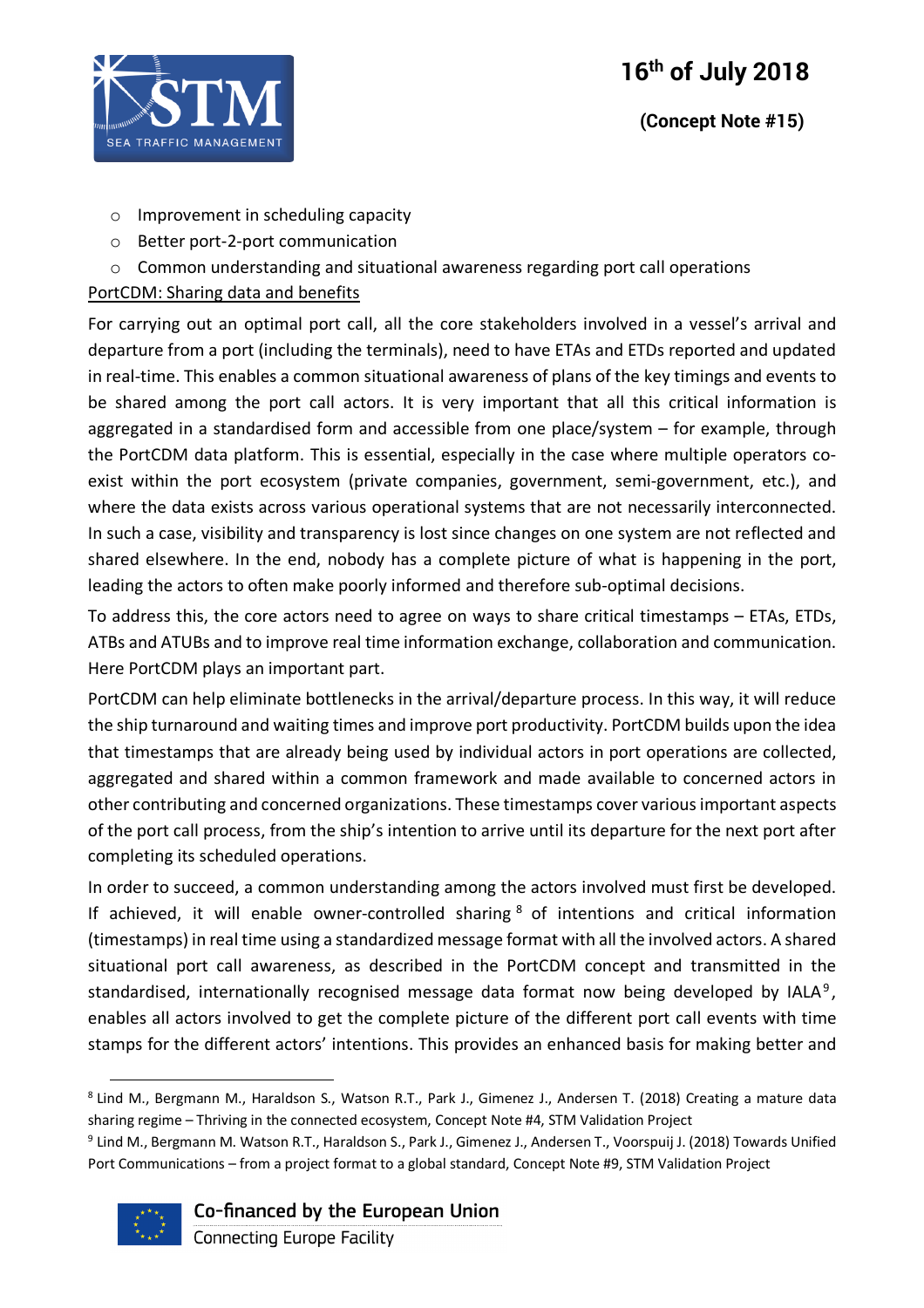

more accurate estimates. Sharing real-time data about a delay or the early completion of an event allows all the actors having a role in an event to re-plan their operations in accordance with the changed conditions. Within their specific constraints, they can make any necessary modifications, not only for that specific port call, but also for other related port calls and as such, improve the efficiency of their operations. Within the overall frame of STM, PortCDM is all about sharing data and benefits in port operations!<sup>10</sup>

#### **Conclusions**

In this Concept Note we have looked into the role of terminal operators in relation to the part that they play in the development of ports as transshipment hubs. We have identified the challenges that they face – particularly in relation to operational planning and scheduling.

We note that a terminal operator cannot act alone in a port and pursue necessary operations. There needs to be collaborative arrangements among the maritime authorities (government), service providers, shipping lines, and other ports. Some major ports report that being the last port, in a chain of ports can cause severe problems in predicting the time of arrival for ships making a (transit) port call. This shortcoming is an opportunity for tier-2 ports to enhance their competitiveness through better management of the chains of visits associated with the hub. Data sharing creates the foundation for increasing the efficiency of voyages associated with a hub.

We have identified that the Port Collaborative Decision Making (PortCDM) concept, building on a standardized message format for sharing time stamps, is a very powerful enabler of more informed, efficient and reliable planning and execution of operations. It encompasses improved intra- and inter port collaboration including external collaboration with shipping lines and hinterland operators as well as improved information exchange between all the involved actors in the transport chain including terminal operators, shipping lines and hinterland operators.

Such improvements in the exchange of digital data will enable coordination and synchronization and help to optimize port call operations. However, this in itself will not necessarily create a port with competitive transshipment capabilities. As well as competitive fees and the infrastructure to support transshipment, it needs to invest in software and relationships that enable it to make its customers, shipping lines and hinterland transport businesses, more efficient. For example, it should be able to help its customers to minimize the effects of a delay in a network port or the hub.

Depending on the local situation terminal operators may be well situated to be hub orchestrators within the port. They have domain knowledge of cargo handling, they might have the capacity to reallocate resources to minimize current and future disruptions, and they have the potential to

<sup>&</sup>lt;sup>10</sup> Lind M., Karlsson F., Watson R., Bergmann M., Hägg M. (2018) Empowering the chain of operations in berth-to-berth sea transports by digitization, Concept Note #8, STM Validation Project